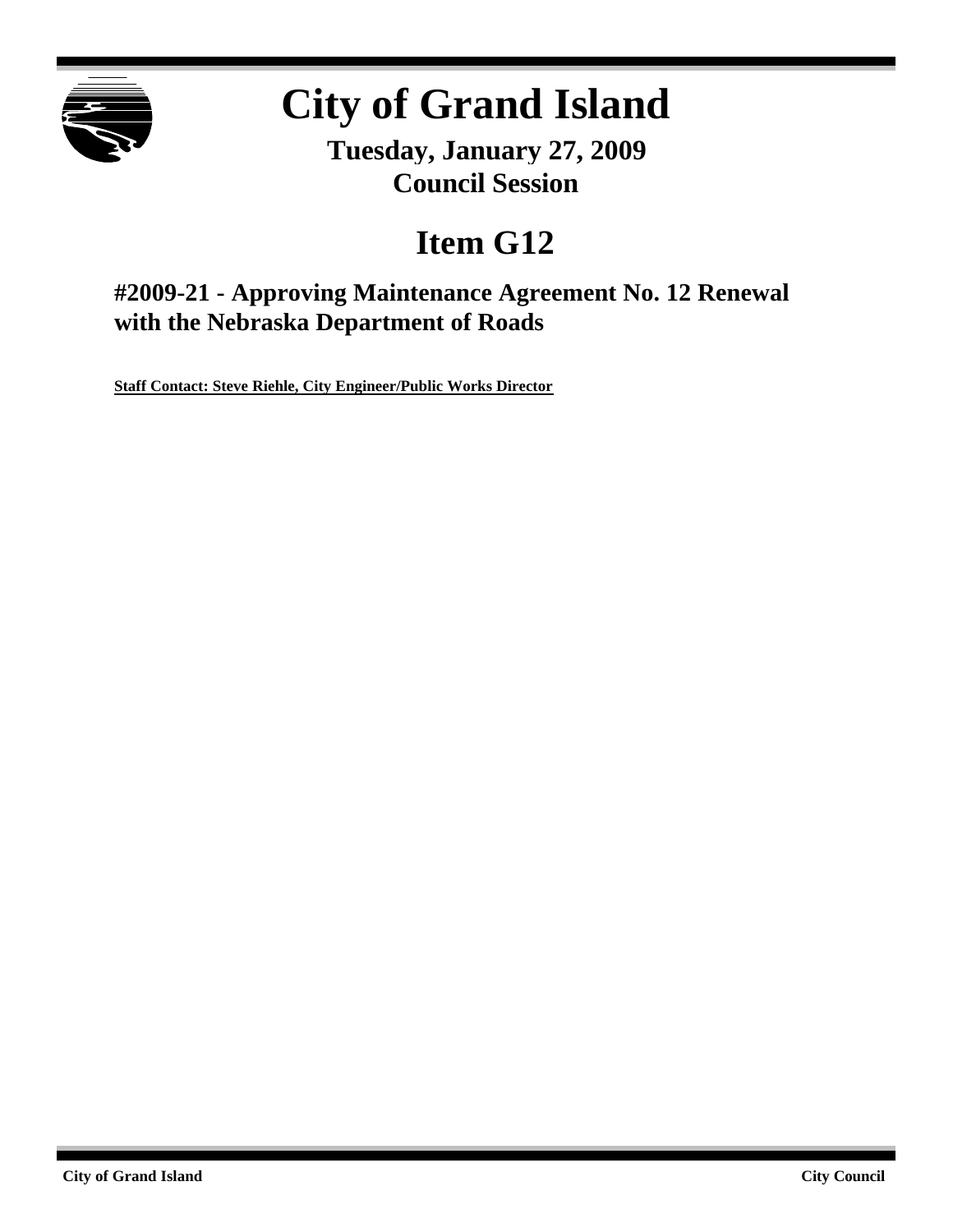# **Council Agenda Memo**

| From:           | Steven P. Riehle, Public Works Director                                                 |
|-----------------|-----------------------------------------------------------------------------------------|
| <b>Meeting:</b> | January 27, 2009                                                                        |
| Subject:        | Approving Maintenance Agreement No. 12 Renewal<br>with the Nebraska Department of Roads |
| Item $#$ 's:    | $G-12$                                                                                  |
| $Presenter(s):$ | Steven P. Riehle, Public Works Director                                                 |

## **Background**

Each year the City and the Nebraska Department of Roads enter into an agrement for the maintenance of Highways within the City Limits. The certification that calendar year 2008 work was performed by the City was approved at the January 13, 2009 council meeting. The agreement for 2009 has been prepared. The content and scope of the agreement is the same as that of previous years.

## **Discussion**

The maintenance responsibilities by statute are detailed in Exhibit A of the agreement. Calculations for payments are detailed in Exhibit B. Surface maintenance and snow removal responsiblities from an operational efficiency stand point are detailed in Exhibit C. The net result of this exchange of services for 2009 will be a payment to the City of \$36,198.30.

## **Alternatives**

It appears that the Council has the following alternatives concerning the issue at hand. The Council may:

- 1. Move to approve
- 2. Refer the issue to a Committee
- 3. Postpone the issue to future date
- 4. Take no action on the issue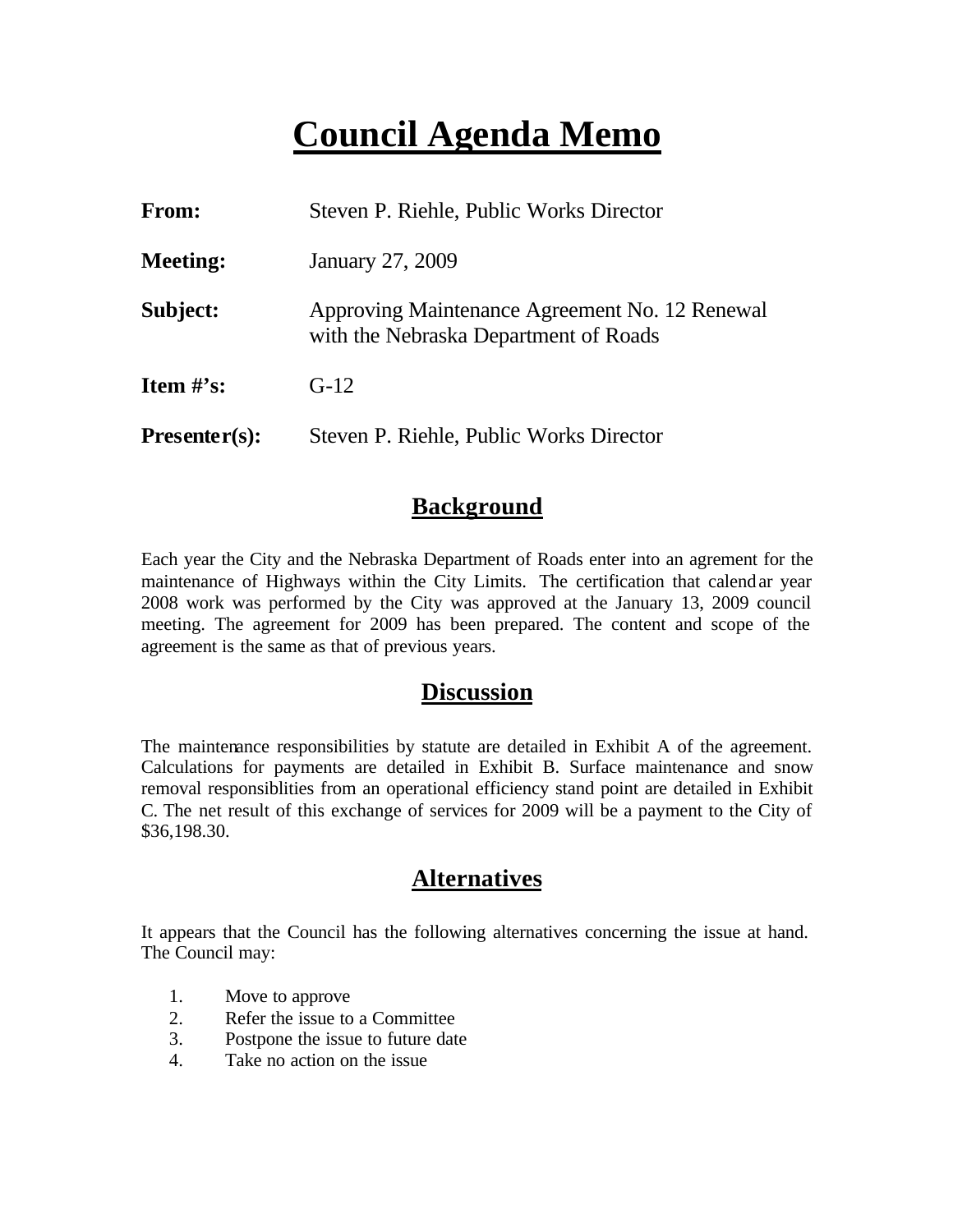## **Recommendation**

Public Works Administration recommends that the Council pass a Resolution approving Maintenance Agreement No. 12.

## **Sample Motion**

Move to approve Maintenance Agreement No. 12 for 2009.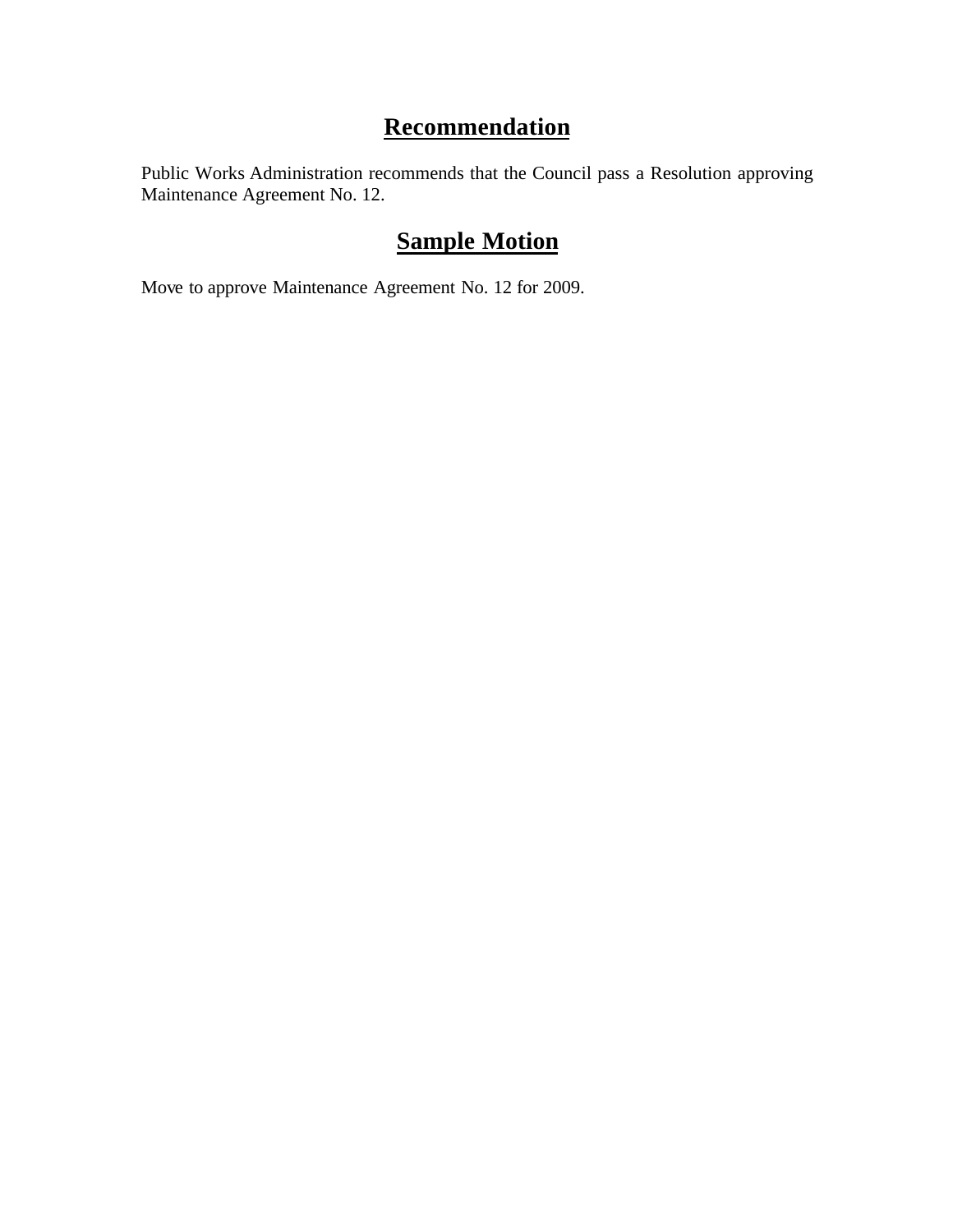### MAINTENANCE AGREEMENT NO. 12

#### Maintenance Agreement Between the Nebraska Department of Roads and the Municipality of **GRAND ISLAND** Municipal Extensions of GRAND ISLAND

### AGREEMENT RENEWAL

We hereby agree that Maintenance Agreement No.  $\frac{12}{12}$ , as described

above, be renewed for the period JANUARY 1, 2009 to

DECEMBER 31, 2009

All figures, terms, and exhibits to remain in effect as per the original agreement

JANUARY 1, 2006. and as per revised Exhibit B attached. dated

IN WITNESS WHEREOF, the parties hereto have caused these presents to be

executed by their proper officials thereunto duly authorized as of the date

below indicated.

**STATE OF NEBRASKA** DEPARTMENT OF ROADS

DISTRICT ENGINEER

CITY OF ATTEST:

**CITY CLERK** 

**MAYOR**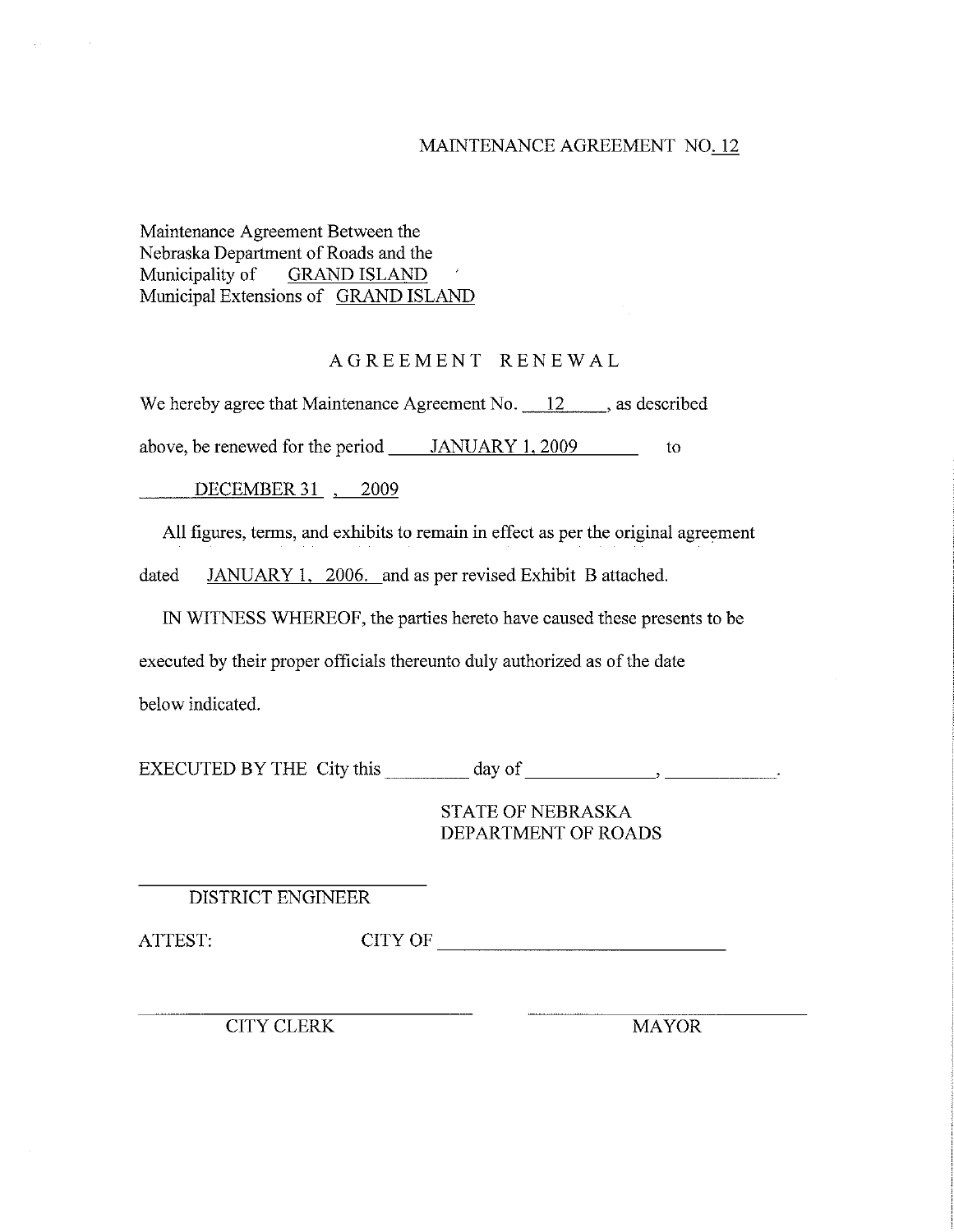Exhibit  ${}^{\mu}A^{\nu}$ 

 $\bar{\mathcal{L}}$ 

## MAINTENANCE OPERATION AND RESPONSIBILITY Municipal extensions and connecting links<br>(Streets Designated Part of the State Highway System excluding Freeways)

## **Maintenance Responsibility**<br>Neb. Rev. Stat. § 39-2105

| <b>Maintenance Operation</b><br>Neb. Rev. Stat. § 39-1339                                                                                                                                                | Metropolitan<br><b>Cities</b><br>(Omaha) | <b>Primary</b><br><b>Cities</b><br>(Lincoln) | 1 <sup>st</sup> Class<br><b>Cities</b> | 2 <sup>nd</sup> Class<br>Cities & Villages |
|----------------------------------------------------------------------------------------------------------------------------------------------------------------------------------------------------------|------------------------------------------|----------------------------------------------|----------------------------------------|--------------------------------------------|
| Surface maintenance of the traveled<br>way equivalent to the design of the<br>rural highway leading into municipality.                                                                                   | Department                               | Dept.                                        | Dept.                                  | Dept.                                      |
| Surface maintenance of the roadway<br>exceeding the design of the rural<br>highway leading into the municipality<br>including shoulders and auxiliary lanes.                                             | City                                     | City                                         | City                                   | <b>City</b>                                |
| Surface maintenance on parking lanes.                                                                                                                                                                    | <b>City</b>                              | <b>City</b>                                  | City                                   | Dept.                                      |
| Maintenance of roadway appurtenances<br>(including, but not limited to, sidewalks,<br>storm sewers, guardrails, handrails, steps,<br>curb or grate inlets, driveways, fire plugs, or<br>retaining walls) | City                                     | City                                         | City                                   | <b>City or Village</b>                     |
| Mowing of the right-of-way, right-of-way<br>maintenance and snow removal.                                                                                                                                | City                                     | City                                         | City                                   | City or Village                            |
| Bridges from abutment to abutment, except<br>appurtenances.                                                                                                                                              | Department                               | Dept.                                        | Dept.                                  | Dept.                                      |

## Maintenance Responsibility<br>Neb. Rev. Stat. § 60-6, 120 & § 60-6, 121

| <b>Maintenance Operation</b>                                                                                                                        | Metropolitan<br><b>Cities</b> | Primary<br><b>Cities</b> | 1" Class<br><b>Cities</b> | 1 <sup>st</sup> Class<br><b>Cities</b> | 2 <sup>nd</sup> Class<br><b>Cities</b> |
|-----------------------------------------------------------------------------------------------------------------------------------------------------|-------------------------------|--------------------------|---------------------------|----------------------------------------|----------------------------------------|
| Neb. Rev. Stat. § 39-1339                                                                                                                           | (Omaha)                       | (Lincoln)                | > 40,000                  | ~10,000                                |                                        |
| Pavement markings limited to lane lines, centerline,<br>No passing lines, and edgelines on all connecting links<br>except state maintained freeways | City                          | City                     | City                      | Dept.                                  | Dept.                                  |
| Miscellaneous pavement marking, including<br>angle and parallel parking lanes, pedestrian crosswalks,<br>school crossings, etc.                     | <b>City</b>                   | City                     | City                      | City                                   | <b>City</b>                            |
| Maintenance and associated power costs of traffic<br>signals and roadway lighting as referred to<br>in original project agreement.                  | City                          | City                     | City                      | City                                   | City                                   |
| Procurement, installation and maintenance of guide<br>and route marker signs                                                                        | City                          | City                     | City                      | Dept.                                  | Dept.                                  |
| Procurement, installation and maintenance of<br>regulatory and warning signs.                                                                       | City                          | City                     | City                      | Dept.                                  | Dept.                                  |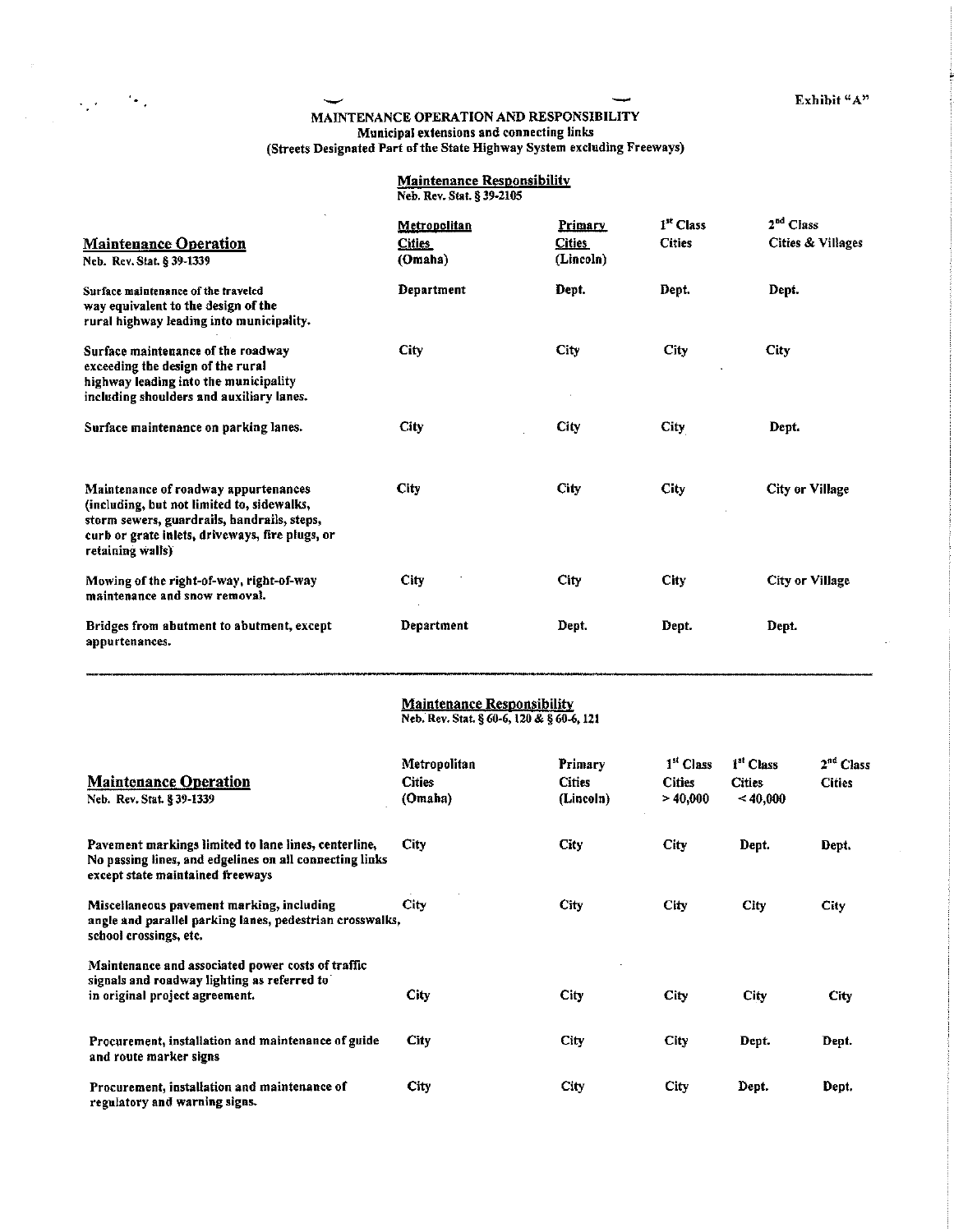## EXHIBIT "B" City of GRAND ISLAND

Pursuant to Sections 1a, 1b, 1c, 8a, 8b, 8c and 8d of the Agreement and to Exhibit "C" made a part of this Agreement through reference, the STATE agrees to pay to the CITY the sum of \$1,900.00 per lane mile for performing the surface maintenance on those lanes listed on the attached copy of Exhibit "C".

From Exhibit "C" it is determined that the STATE'S responsibility for surface maintenance within the City Limits is 32.42 lane miles.

 $\sim$   $\sim$ 

32.42 lane miles X \$1900.00 per lane mile =  $$61,598.00$  due the CITY for surface maintenance.

From Exhibit "A" it is determined that snow removal within City Limits is the responsibility of the CITY. The CITY agrees to pay the STATE the sum of \$375.00 per lane mile for snow removal on those sections of highway within City Limits as listed on the attached copy of Exhibit.  $C$ .

From Exhibit "C" it is determined that the CITY'S responsibility for snow removal within the City Limits is 43.06 lane miles.

43.06 lane miles  $X$  \$375.00 = \$16,147.50 due the STATE for snow removal.

 $$61,598.00 - $16,147.50 = $45,450.50$  due the CITY and payable as per Section 8d.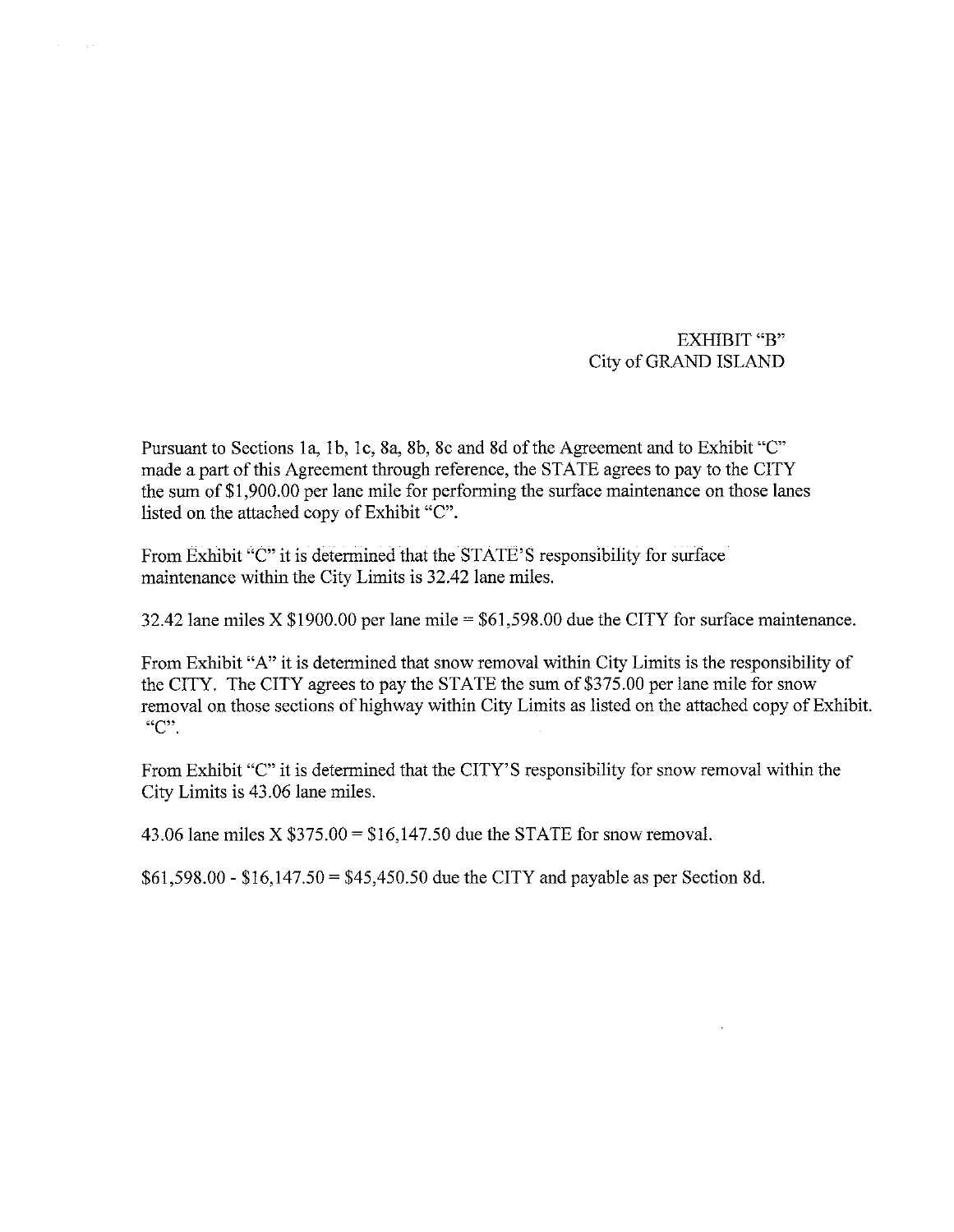#### **EXHIBIT "C"**

#### City of GRAND ISLAND

### **STATE OF NEBRASKA** DEPARTMENT OF ROADS

### RESPONSIBILITY FOR SURFACE MAINTENANCE OF MUNICIPAL EXTENSIONS

### **NEB. REV. STAT. 39-1339** and NEB. REV. STAT. 39-2105

| <b>DESCRIPTION</b>                                                          | HWY.<br>NO.   | <b>FROM</b> | <b>REF POST</b><br>TO | <b>LENGTH</b><br>IN MILES | <b>TOTAL</b><br><b>DRIVING LANES</b> | <b>TOTAL</b><br><b>LANE MILES</b> | <b>RESPONSIBILITY</b><br><b>STATE</b> | <b>CITY</b> |
|-----------------------------------------------------------------------------|---------------|-------------|-----------------------|---------------------------|--------------------------------------|-----------------------------------|---------------------------------------|-------------|
| West City Limits Jct. W/<br>US281                                           | $N-2$         | 354,45      | 356.06.               | 1.61                      | 4                                    | 6.44                              | 3.22                                  | $-3.22$     |
| West City Limits W/<br>Johnstown Rd                                         | $US-30$       | 310.04      | 312.47                | 2.43                      | 2                                    | 4.86                              | $*4.86$                               |             |
| Johnstown Rd./Greenwich<br>St                                               | <b>US-30</b>  | 312.47      | 314.85                | 2.38                      | 4                                    | 9.52                              | $*4.76$                               | 4.76        |
| Greenwich St/end of 1-Way                                                   | EB 30         | 314.85      | 316.07                | 1.22                      | 4                                    | 488                               | $-2.44$                               | 2.44        |
| Greenwich St/end of 1-way                                                   | <b>WB 30</b>  | 314.85      | 316.07                | 1.22                      | 4                                    | 4.88                              | $-2.44$                               | 2.44        |
| End 1-Way NE Corporate<br>limits                                            | $US-30$       | 316.07      | 317.68                | 1.61                      | 4                                    | 6.44                              | **3.22                                | 3.22        |
| SW City Limits/Wildwood<br>Dr/No. Jct. W/281/Husker<br>Hw                   | <b>US-34</b>  | 228.89      | 231.16                | - 2.27                    | 4                                    | 9.08                              | $*9.08$                               |             |
| US-281 Jct. 50 W of<br>UPRR/ Leave Corp Limits                              | <b>US-34</b>  | 231.16      | 231.49                | 0.33                      | 2                                    | 0.66                              | 0.66                                  |             |
| Re-enter Corp Limits-Begin<br>Channelized Int. for Locust<br>St             | $US-34$       | 232.53      | 232.77                | 0.24                      | 2                                    | 0.48                              | 70.48                                 |             |
| Begin To End Channelized<br>Intersection for Locust St.                     | <b>US-34</b>  | 232.77      | 233.25                | 0.48                      | 4                                    | 1.92                              | 0.96                                  | $*0.96$     |
| <b>End Channelized</b><br>Intersection for Locust St to<br>East City Limits | <b>US-34</b>  | 233.25      | 233 28                | 0.03                      | $\overline{\mathbf{c}}$              | 0.06                              | 0.06                                  |             |
| Jct. 34 & 281 No.                                                           | <b>US 281</b> | 67,45       | 67.94                 | .49                       | 4                                    | 1.96                              | *1.96**                               |             |
| Corporate Limits                                                            |               | 68.20       | 72.60                 | 4,40                      | 4                                    | 17.60                             | *17.60**                              |             |
| <b>TOTALS</b>                                                               |               |             |                       |                           |                                      | 68.78                             | 51.74                                 | 17.04       |

#### \*\*32.42 MILES WHERE NDOR PAYS THE CITY FOR SURFACE MAINTENANCE

\*43.06 MILES WHERE NDOR PERFORMS SNOW REMOVAL-CITY PAYS NDOR